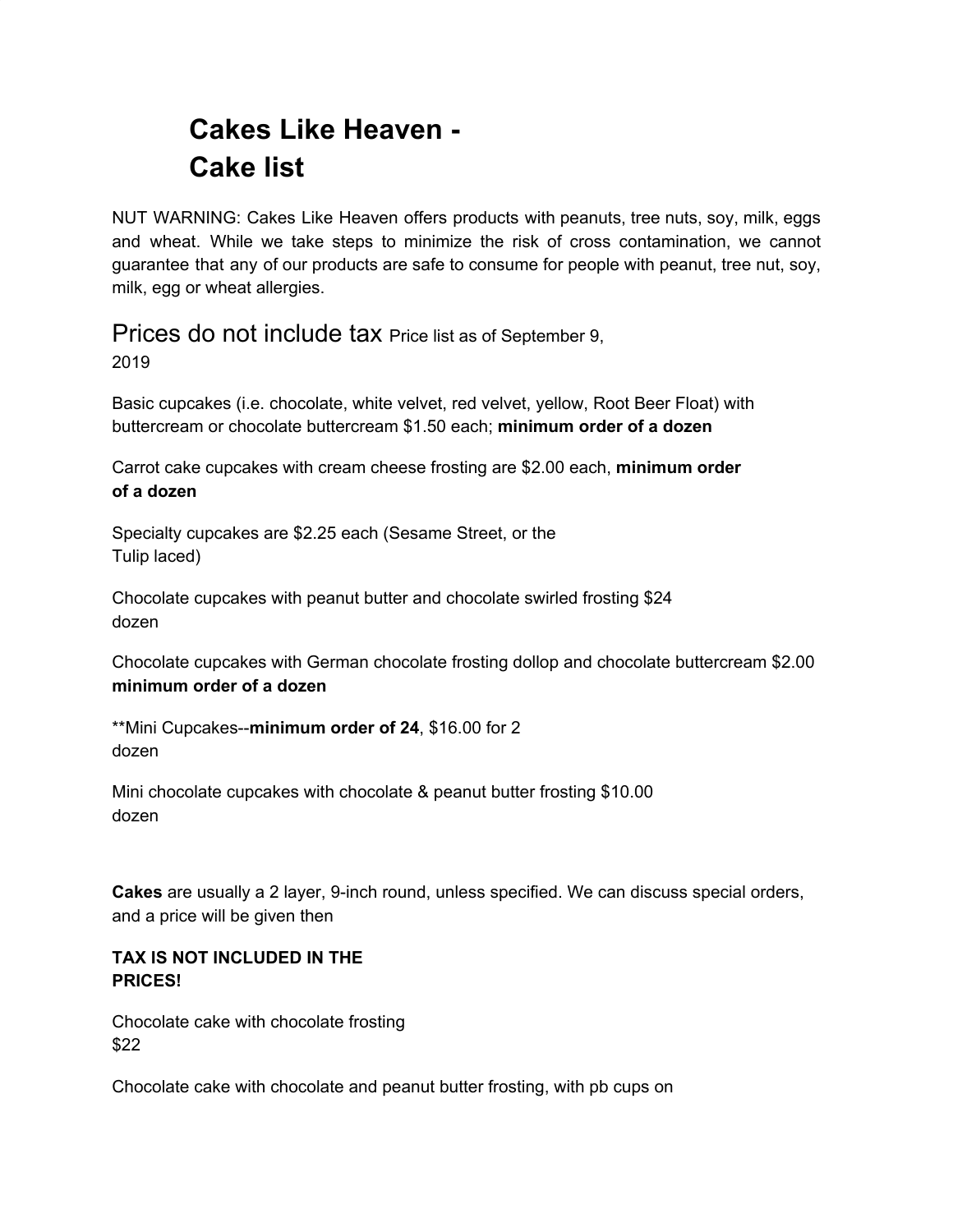top \$27

Chocolate cake with chocolate frosting, with cookie dough filling and on top (no eggs) \$27

Dark chocolate cake with dark chocolate frosting \$24

Chocolate cake with orange filling, and orange chocolate buttercream \$27

Chocolate or Vanilla Moose Tracks Cake \$35

Carrot Cake with cream cheese frosting \$30

Kentucky Butter cake \$20 White Velvet Vanilla cake with vanilla buttercream frosting \$22

White Velvet Almond cake with almond buttercream frosting \$22

White Velvet Vanilla and Chocolate Marble cake, with vanilla buttercream \$22

White Velvet Vanilla and Chocolate Marble cake, with Chocolate buttercream \$24

Lemon Cake with cream cheese frosting \$20

Pumpkin cake with cinnamon cream cheese frosting \$23

Peanut butter cake with peanut butter frosting \$25

Peanut Butter Bourbon Chocolate Cake, with Peanut Butter Bourbon frosting, and Chocolate Ganache, and Peanut Butter cups, \$37

Chocolate pound cake—bundt style with fudge glaze \$27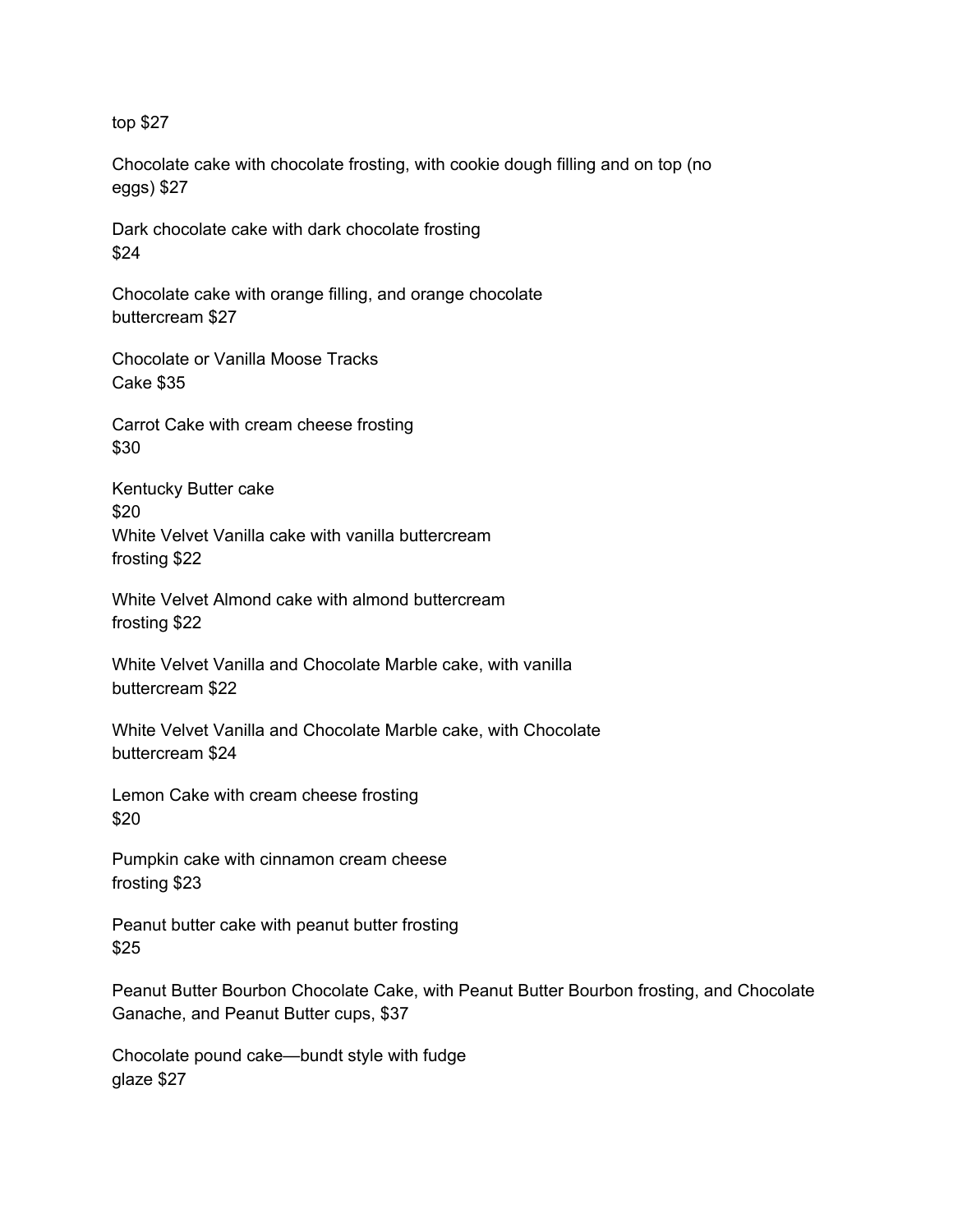Chocolate mayonnaise cake with chocolate frosting \$20

Oatmeal cake with cinnamon cream cheese frosting \$22

Oatmeal cake with German chocolate coconut and pecan frosting \$27

Lemon Blueberry cake with cream cheese frosting \$27

Key Lime Pound cake with key lime cream cheese frosting \$29

Orange cream-sicle cake with orange cream cheese frosting \$27

Angel Food Cake no frosting \$23

Angel food cake with cream cheese drizzle \$25

Southern Hummingbird cake with cream cheese frosting \$25

Red Velvet cake with cream cheese frosting \$25

Red Velvet cake with a cheesecake in middle, with cream cheese frosting \$40

Yellow cake with chocolate buttercream frosting \$22

Strawberry cake with strawberry cream cheese frosting \$27

Strawberry cake with strawberry cream cheese frosting AND chocolate dipped strawberries on top w/chocolate shavings \$32

Strawberry cake with Strawberry cream cheese frosting AND Chocolate Ganache, with Strawberries on top, and chocolate shavings \$35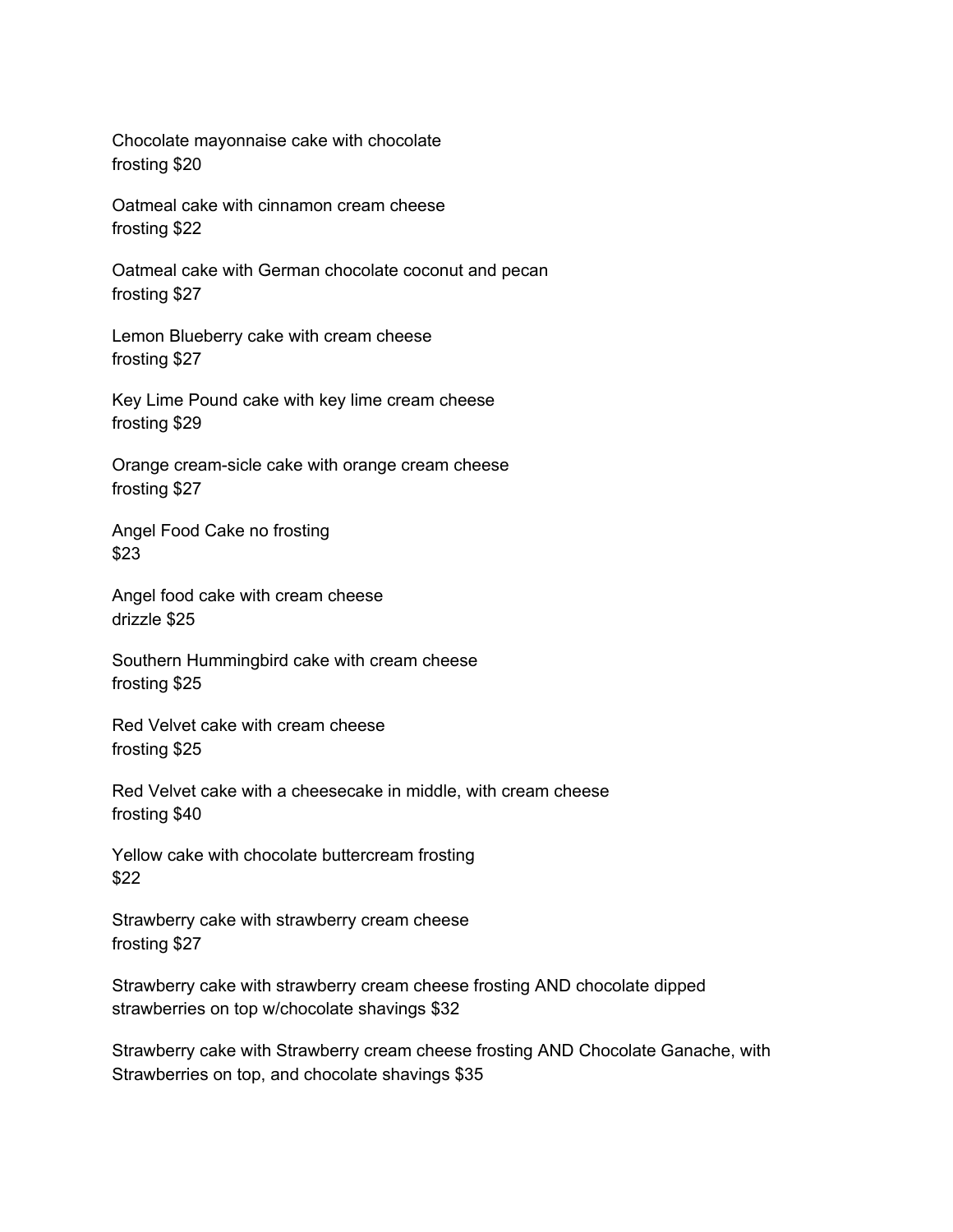Butterfinger pound cake in a bundt style with buttercream drizzle \$27

OR Butterfinger pound cake in a bundt style with chocolate drizzle \$27

Coconut cream cake with coconut cream cheese frosting \$27

Dark chocolate Oreo cake w/Oreo buttercream and loaded w/crushed Oreos & Oreos on top \$30

Pumpkin bundt cake with brown butter drizzle \$22

German chocolate cake with coconut and pecan frosting \$37

Banana cake with Peanut butter frosting \$25

Banana cake with peanut butter frosting and a layer of chocolate buttercream inside \$33

Banana cream cake with cinnamon cream cheese frosting, layered with fresh bananas, only the top and centers are frosted \$25

Banana cake with salted honey peanut butter frosting \$25

Toasted butter pecan cake with cream cheese frosting \$25

Butter nut cake with butter nut cream cheese frosting \$27

Double Caramel cake with old fashioned Caramel Frosting \$30

Double caramel cake with new creamy caramel buttercream (homemade caramel added to buttercream) \$35

Neapolitan Cake, 3 layers, Chocolate, Strawberry and Vanilla Cake, with 3 different frostings \$40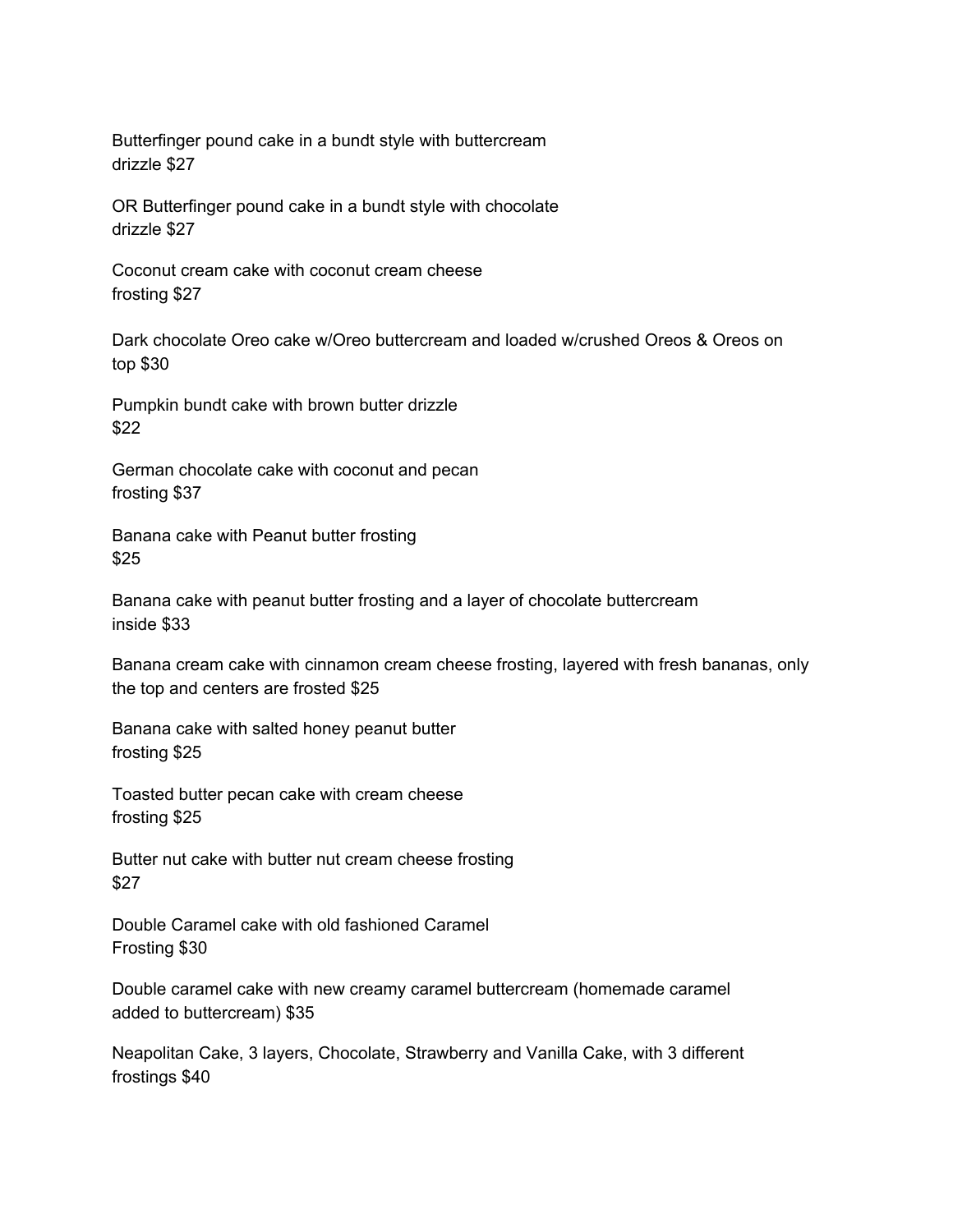Smores cake with chocolate buttercream, and topped with homemade toasted marshmallow cream \$40

5 flavor Bundt cake \$20

2 layered Pineapple Upside Down Cake, 9 inch, \$30

Buckeyes \$6 a dozen, with a dozen minimum order.

Pumpkin roll with cream cheese center, \$12

Perfectly square Chocolate Brownies 1 dozen for \$15, add chocolate frosting for \$18

Cinnamon crumb cake comes in 9 x 13 pan, 12 big slices \$12

Weight Watchers Dark Chocolate Bundt cake, (4 Points) \$20

Weight Watchers chocolate muffins, 12 muffins is 2.5 points (120 cal, 0 fat, 1 fiber) \$15

Chocolate Chip Cookie cake, 9- inch 2 layer with chocolate frosting \$22

Chocolate Chip Cookie Cake, 12 x 18, 1 layer, with chocolate frosting \$32

-Very Small bundt cake serves 2, chocolate or vanilla \$3.00 each or 12 for \$33.00

- 6- inch round cake, with 2 layers, perfect for a "smash" cake, for baby's first birthday.... \$15, and decorations will be additional, we can discuss 6- inch round cake for adults, 3 layers \$22.50

9 x 13, or 12 x 18

depending on cake and how it's decorated will be anywhere from \$50-90 We can discuss when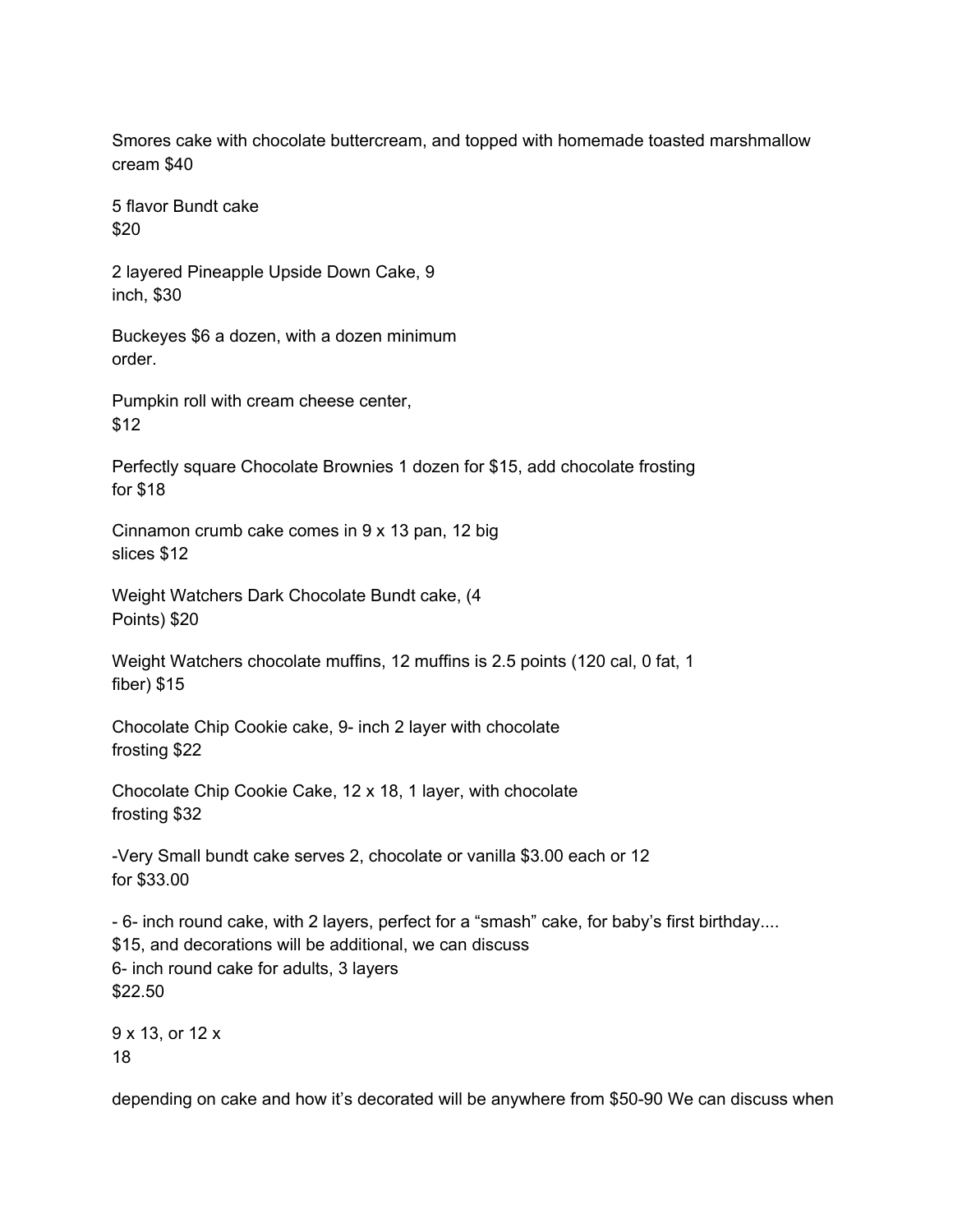you order your cake; and a price will be given at that time. I can get an edible image for your cake, as long as it isn't one that has a copyright. It is an additional \$10.

#### **Cupcake cakes**

Depending on how many cupcakes you need and what kind of design. I can use royal icing and make an image of your choice. This needs to be ordered at least a week or 2 in advance. We will discuss price when you order.

## **Unicorn Cake**

Chocolate or Vanilla cake, 9- inch round, usually 2 layers, but sometimes 3 layers, depending on cake flavor. It has rainbow colored frosting mane. I am currently using a unicorn horn/ears that are not made of fondant (not edible); so I will need to get it back from you. If you order this cake, I will charge an extra \$5 for the horn, and when you return it, I will give you your deposit back. \$45 (\$40 plus the \$5 refundable horn)

## **GLUTEN FREE CAKES:**

Carrot cake, 9 inch \$32

Chocolate cake with chocolate frosting \$27 (9- inch round)

Banana cream cake with cinnamon cream cheese frosting \$25 (9 inch round)

Kentucky Butter cake \$23 (it's a bundt cake)

Strawberry cake with Strawberry cream cheese frosting \$28

Strawberry cake with Strawberry cream cheese frosting and topped with chocolate shavings and chocolate dipped strawberries \$34

Strawberry cake with strawberry cream cheese frosting, topped with chocolate ganache, strawberries and chocolate shavings \$37